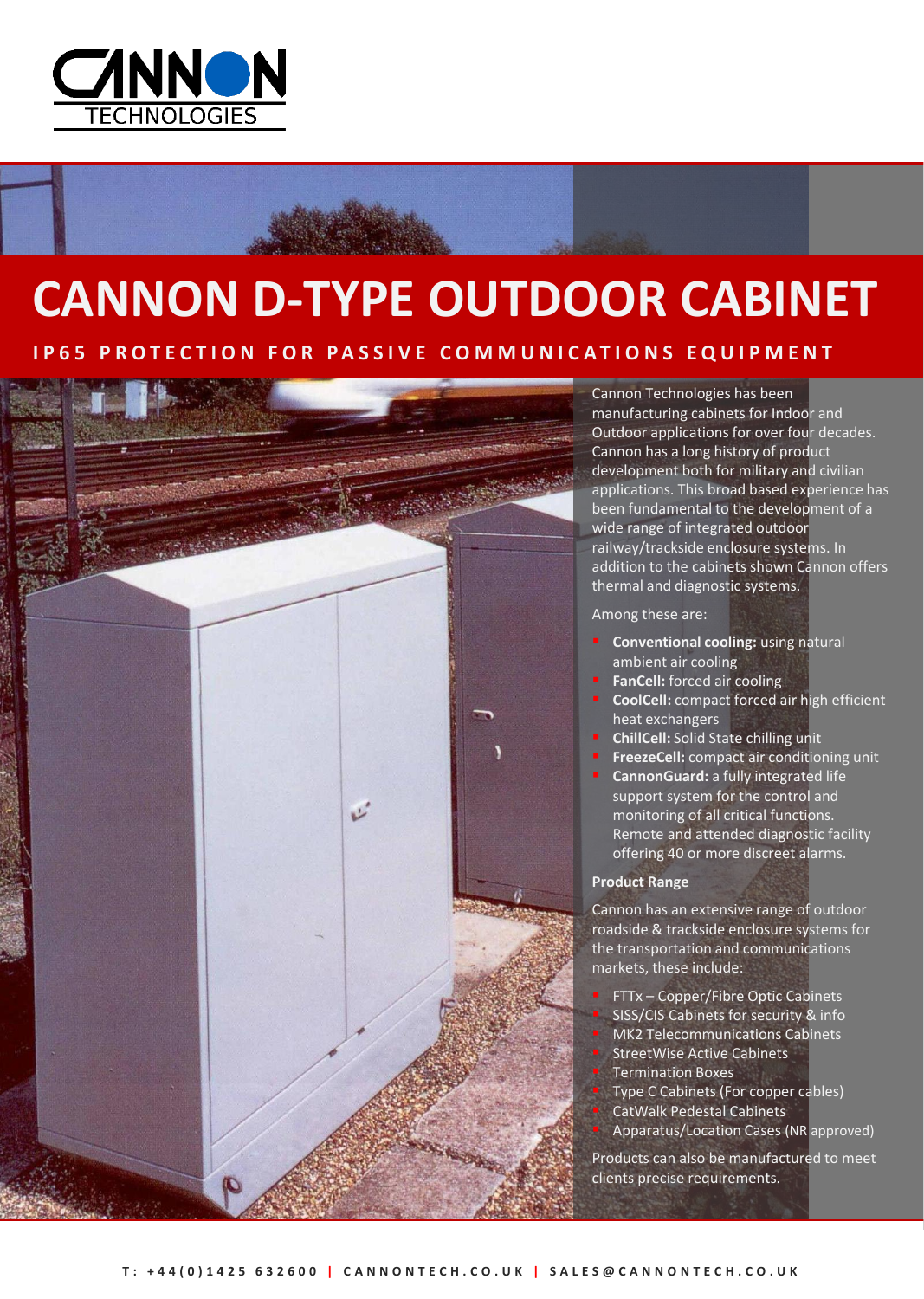

## **CANNON D-TYPE OUTDOOR CABINET**

**P R O T E C T I N G I N F R A S T R U C T U R E**

Over its history Cannon has produced over 150 different designs of outdoor enclosures; these break out into four distinct categories. Cannon has named these differing types as follows:

- **A-TYPE**
- **C-TYPE**
- **D-TYPE**
- **S-TYPE**

"D-TYPE" is a range of enclosure developed for the communications and fibre jointing sector, in particular where passive equipment is being deployed. The presents of moisture upon the equipment or fibre joint could cause premature failure of the connection leading to serious consequences. The enclosure consists of an outer skin with a fully insulated inner chamber. The insulated inner chamber creates a temperature differential preventing the inner skin from reaching a temperature where dewing on the surface is likely to occur.

The Cannon D-TYPE cabinet provides IP65 protection and is available as standard: 1350mm high x 1250mm wide x 500mm deep with the option via its modular construction to provide customer specific sizes. The base of the cabinet has a plinth system enabling it to be fitted directly to a standard Network Rail Location Case pre-cast concrete block No BRS-SC 31.

Designed primarily for copper and/or fibre cable termination, the star-punching of the metal backboard allows the cabinet to be fitted out with a variety of termination equipment/connectors to customers' requirements.

Fitted with a removable inner thermal chamber to eliminate condensation, this is a genuine and proven IP65 design with NAMAS test house approvals and being manufactured from Cannon specified high quality materials shows significant savings on true life costs.

The D-TYPE has undergone cyclic climatic and rapid change of temperature tests at the MOD's climatic laboratories of the Defence Test and Evaluation Organisation, as well as dust and water protection, vibration, EMC shielding effectiveness, impact resistance, panel rigidity and rigorous paint adhesion testing.

Cannon Type 'OC' Cabinets are fully approved by Network Rail to 97/U/C/024 and registered with PADS No 86/009967.

The enclosure is used in remote locations where power is not available preventing the use of electrical panel/ anti condensation heaters.

#### THERMAL:

- Cabinet tested to BS 2011 part 2·1 Db Damp Heat, Cyclic
- Cabinet tested to BS 2011 part 2·1 Nb Rapid Change of Temperature
- The Thermal Transmittance Coefficient (U-Value) of the cabinet is ≤ 1.6W/m²
- Totally sealed with no ventilation or change of air between outside ambient and internal air

#### FEATURES:

- **IP65 Protection Rating.**
- Double secure doors with dual seal, dual insulation and door stays.
- Separate removable thermal chamber with thermal barrier supports, bottom cable entry gland system and fully insulated.
- Cabinet can be tailored with various copper termination modules or fibre storage systems

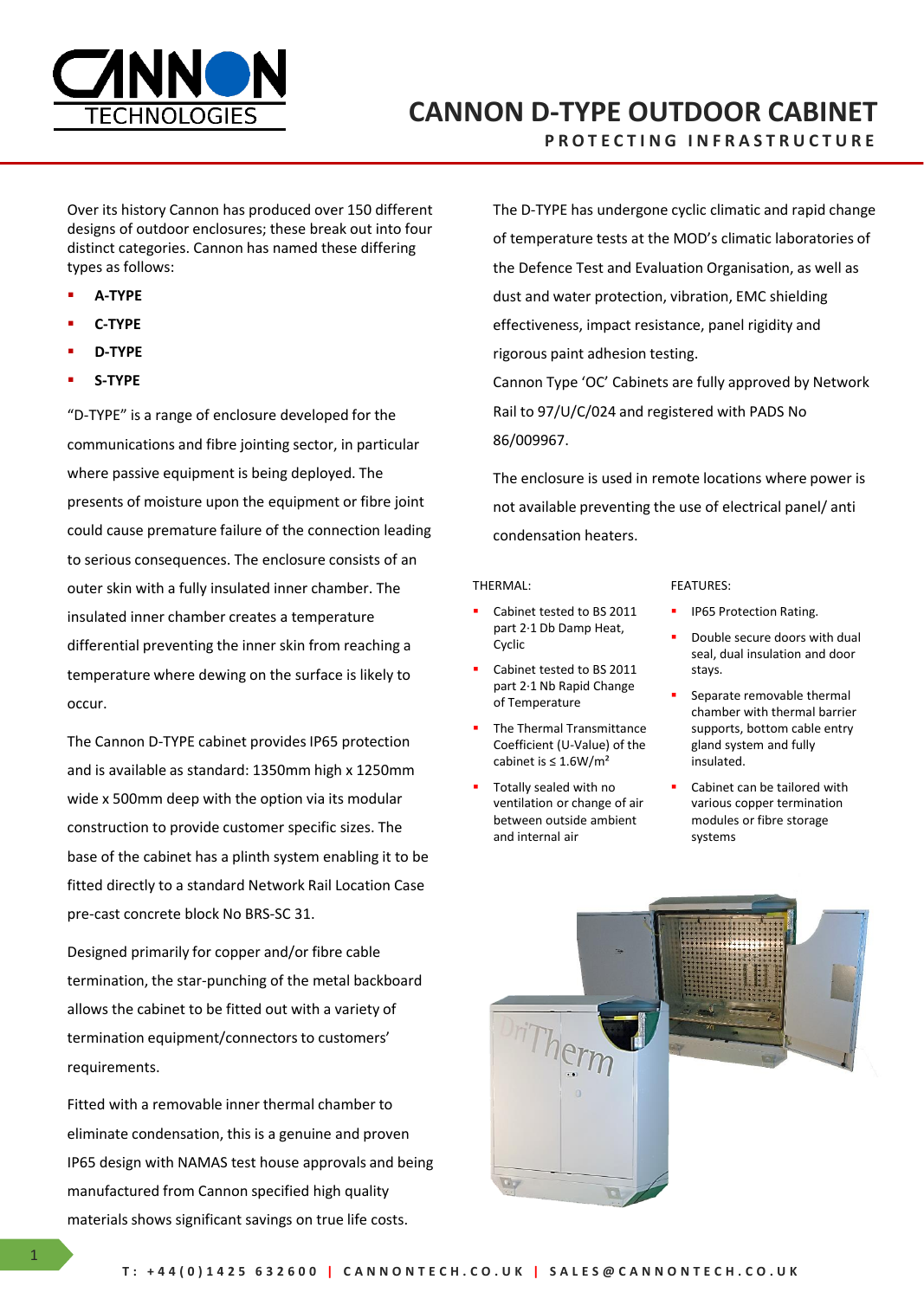

## **CANNON D-TYPE OUTDOOR CABINET P R O T E C T I N G I N F R A S T R U C T U R E**

The equipment demands high standards of cleanliness meaning that IP ratings of IP65 are common.

D-TYPE communications equipment enclosure's are designed to provide a secure and reliable housing with single or multi-chamber options to house all types of standard 19"/ETSI equipment & non rack mounting protocol products.

The enclosure is constructed with a multiple layer and dual layer skin; this secondary skin acts as an insulator to reduce the effect of solar gain radiating into the equipment chamber.

Project Pedigree:

Cannon has over forty years been involved in many prestigious projects, below is a small example of these.

- Rural and business broadband projects for WarwickNET and Truespeed.
- **Tram projects: Nottingham Light Railway, London** Tramlink, Edinburgh Tram
- **ABB Offshore special fibre cabinets used offshore** to create a fibre ring around the oil platforms in Belize.
- West Coast Mainline Re-signalling Cannon has been involved with many of the alliances working on this project.
- Bombardier Paddington and Euston re-signalling.
- SISS Station and platform enclosures with ACU climate control for: New Bromsgrove Train Station, Birmingham New Street Station Upgrade, Goring & Streatley etc.

Our New Milton test facility can provide thermal testing to our enclosures along with written reports. Thermal loads can be either simulated or for effective heat analysis active customer equipment can be configured within the enclosure. The ambient air temperature can be maintained to within  $\pm$  1°C of that specified.

Solar gain can also be applied to the surface of the enclosure to simulate the effect upon the internal equipment when subjected to long periods of sun light in different locations and upon various surface treatments.



 ${}^{i}Th_{\rm Pl}$ 



Our secure & proven stainless steel lever lock system operates a multipoint lock rod arrangement.

#### CHAMBER THERMAL PROTECTION:

- Insulation is the key to regulating the climate inside the cabinet without power.
- By combining a double skin cabinet and double sealed doors lined with a insulation material providing a typical 'U' value of 0.668W/m2K, Cannon has significantly reduced the threat of condensation, dust and moisture caused by sudden temperatures and poorly sealed cabinets.
- Robust design tested to BS2011 part 2.1Nb.
- Single or double hinged doors with secure multi-point lock system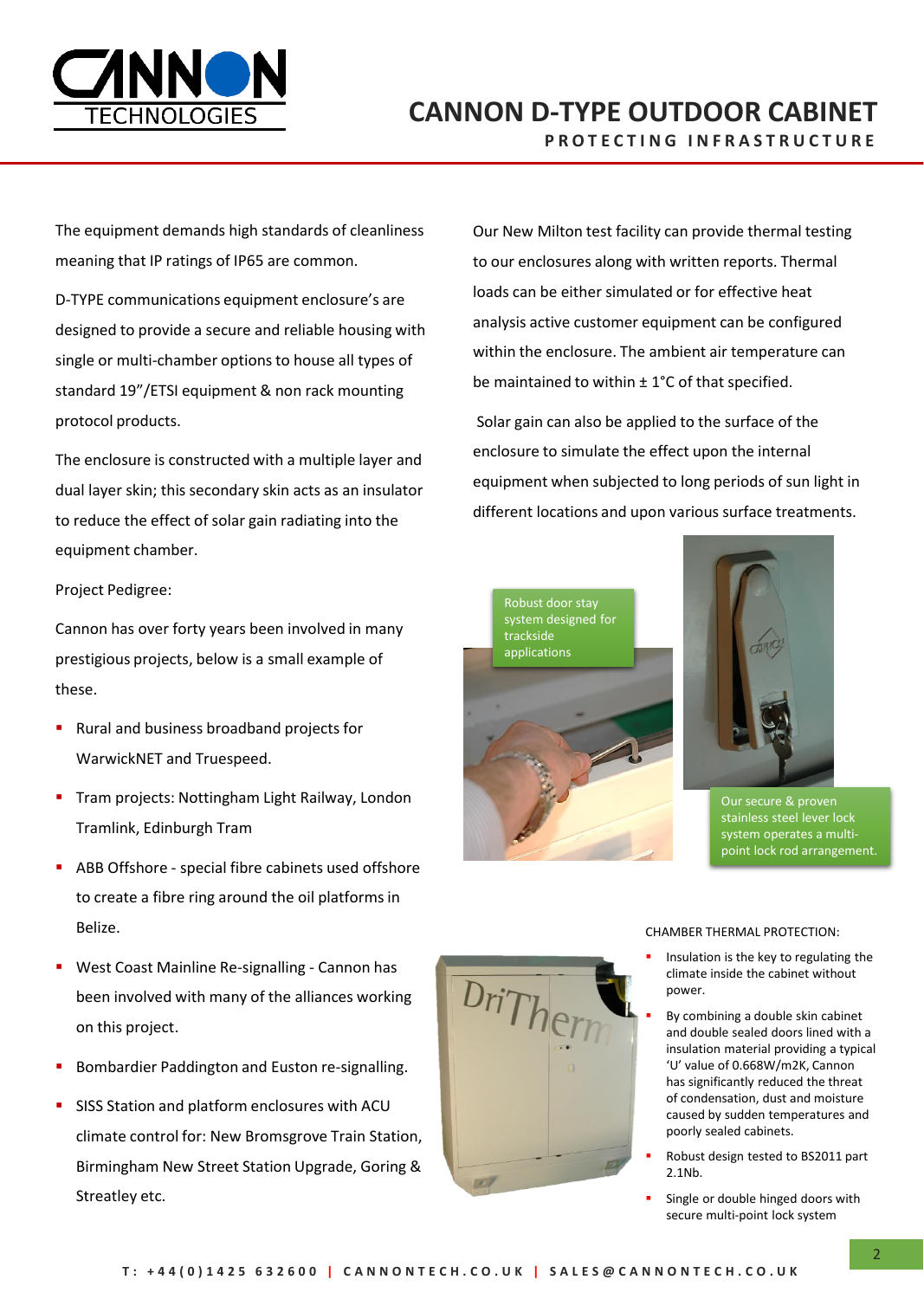

**P R O T E C T I N G I N F R A S T R U C T U R E**

The enclosure can also be designed and configured with a number of chambers which can be used to separate different technologies. Battery chambers are normally separated from the main active equipment to ensure that any hydrogen given off during recharge periods is vented to atmosphere without any risk of it coming into contact with equipment. It is also easier to maintain the temperature recommended by the battery manufacturer in a separate chamber.

The chamber can be manufactured to suit various manufacturers' batteries, size and numbers; shelves can be fixed or telescopic and designed to withstand loads of 500-kilos. The cabinets can be designed to accept both shock and vibration, high EMC emission protection and to IP65. Cannon offers a variety of lock options from simple cam through to full remote activation.

Cannon has been manufacturing enclosures for over four decades and has supplied many enclosures for both track-side and road side applications. Our enclosures have been used in all extremes of temperature from areas such as Alaska to Nevada, Rural and business broadband to MOD naval applications for surveillance systems. We have been a major supplier to the various alliances working for the rail and telecoms industry etc. We are confident that what ever your requirements Cannon will be able to provide a solution to your enclosure needs.



## OPTIONS:

- Electronic Remote Access Locks
- Electronic Key Pads / RFID / Bio-Metrics
- Sensors (Thermal, humidity, alarms etc.) and Display/Alarm via SNMP and web based application
- **Thermal solution matched to equipment** requirements
- **Multiple chambers providing compartments to** suit specific equipment mounting and thermal requirements.

### BENEFITS:

- **Proven Designs both in test lab and in field,** track and street-side operation.
- **Thermal Solutions sized to provide energy** efficient and operations cost savings.
- **IP65** testing completed at an independent test house.
- Modular designs that can be modified to suit customer specific requirements



Chamber capable of maintaining air temperatures above the local ambient up-to a maximum 60°C with a solar gain of 1.1kW/m²